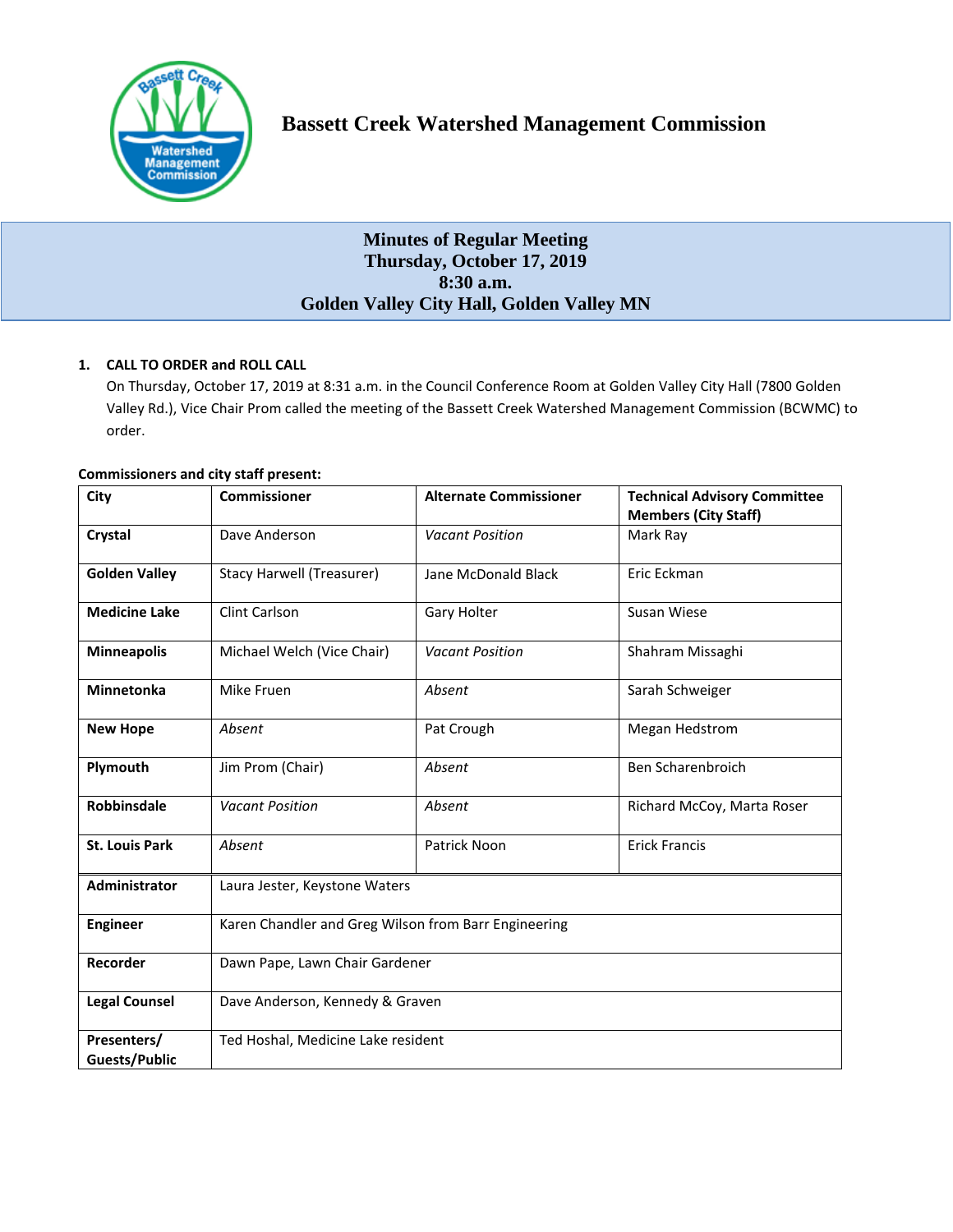#### **2. CITIZEN FORUM ON NON-AGENDA ITEMS**  None.

## **3. APPROVAL OF AGENDA**

**MOTION:** Commissioner Welch moved to approve the agenda. Commissioner Fruen seconded the motion. Upon a vote, the motion carried 8-0, the City of Robbinsdale absent from the vote.

## **4. CONSENT AGENDA**

The following items were approved as part of the consent agenda: September 19, 2019 Commission meeting minutes, acceptance of the October 2019 financial report, and payment of invoices.

The general and construction account balances reported in the October 2019 Financial Report are as follows: Checking Account Balance **\$ 569,608.22** (Separate and Separate and Separate and Separate and Separate and Separate and Separate and Separate and Separate and Separate and Separate and Separate and Separate and Separate and

| TOTAL GENERAL FUND BALANCE                  | \$569,608.22      |
|---------------------------------------------|-------------------|
| TOTAL CASH & INVESTMENTS ON-HAND (10/09/19) | \$4,280,847.84    |
| CIP Projects Levied – Budget Remaining      | \$ (6,830,281.49) |
| <b>Closed Projects Remaining Balance</b>    | \$ (345,053.42)   |
| 2012-2017 Anticipated Tax Levy Revenue      | \$7,330.29        |
| 2018 Anticipated Tax Levy Revenue           | \$8,770.47        |
| Anticipated Closed Project Balance          | \$ (328, 952.66)  |

**MOTION:** Commissioner Fruen moved to approve the consent agenda. Commissioner Carlson seconded the motion. Upon a vote, the motion carried 8-0, the City of Robbinsdale absent from the vote.

## **5. BUSINESS**

#### **A. Receive Presentation on Results of Carp Population Study on Schaper Pond and Sweeney Lake**

Administrator Jester noted that at the September 2018 meeting, the Commission approved additional study on the movement and population of carp in Schaper Pond and Sweeney Lake after an initial survey found large numbers of carp in Schaper Pond that may be impacting water quality in the pond and downstream in Sweeney Lake. Commission Engineer, Greg Wilson, gave a presentation with an overview of pollutant loads in Schaper Pond and the final results of the carp study. And, he made management recommendations to consider as part of the grant-funded Sweeney Lake Water Quality Improvement Project.

Engineer Wilson explained that there were a few potential factors that could be limiting the effectiveness of the pond to remove pollutants including limited time to equilibrate to start up conditions after the Schaper Pond Diversion Project, high flows through the pond, carp, watershed construction on Douglas Drive, new upstream water treatment, and changes to bathymetry. He noted it was clear just by looking at the pond that carp were a major factor because they were visible from the surface in three areas of the pond.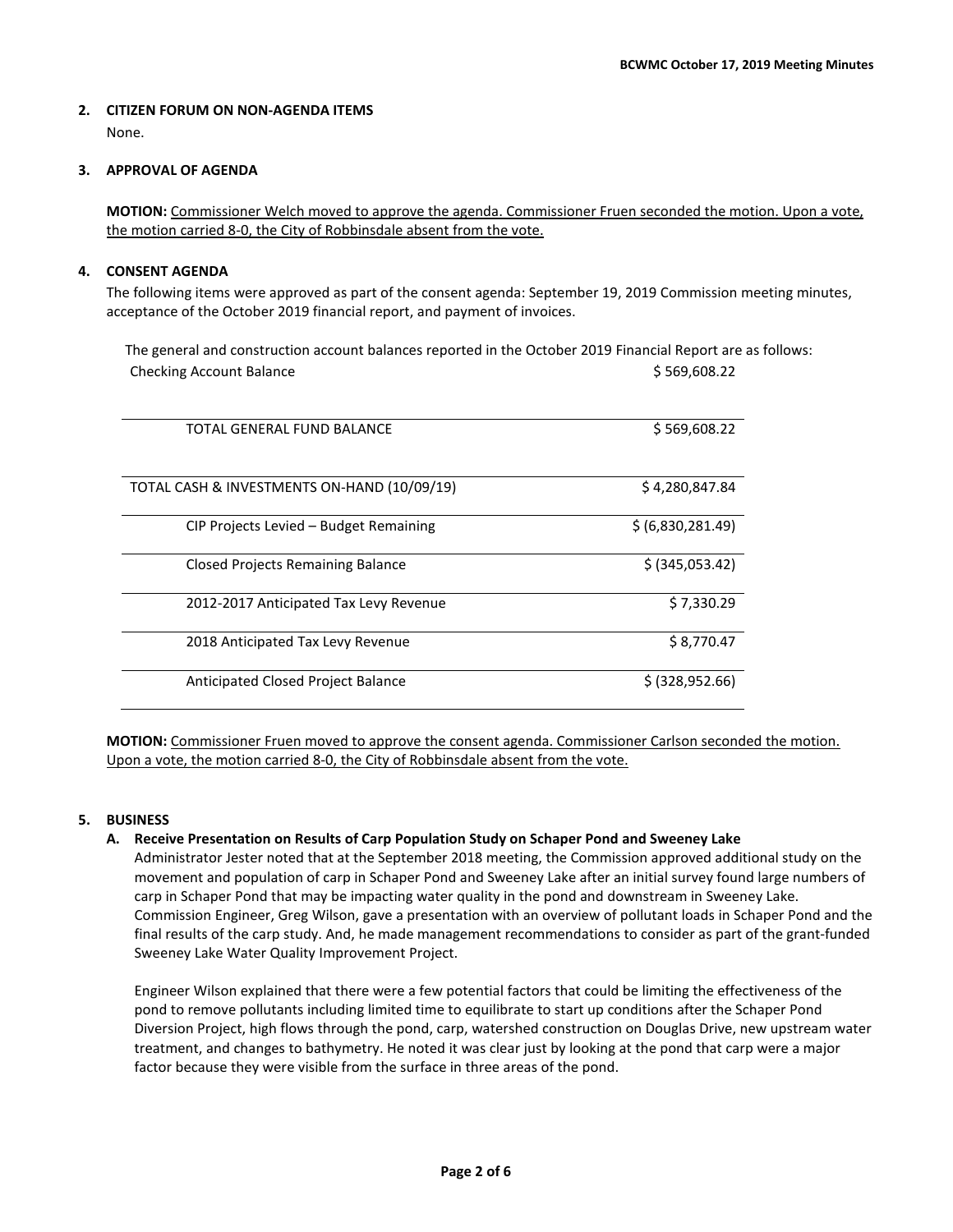Commissioner Welch asked if the baffle (diversion project) made a difference? Engineer Wilson replied there was no evidence of that so far, that total phosphorus and total suspended solids concentrations had increased since the project was complete.

Engineer Wilson reported that a bathymetric survey and initial carp population survey were completed and the carp survey showed that Schaper Pond is likely serving as a carp hatchery. He described how the carp survey was completed by PIT tagging the carp and noted that most of the 206 tagged carp stayed where they were tagged and didn't move between Schaper Pond and Sweeney Lake. He reported that the 2018-19 carp monitoring confirmed large numbers of carp inhabit Schaper Pond and Sweeney Lake at densities five to ten times higher than the threshold associated with water quality impacts. PIT tag monitoring indicated movement between Schaper and Sweeney in the spring, along with upstream movement. There was no movement of the young of year carp confirming that Schaper functions as a nursery.

Engineer Wilson recommended removing as many carp as possible in spring 2020, performing post-removal monitoring, and determining additional actions, if needed.

Commissioner Welch asked if the baffle could have increased the carp population. Engineer Wilson didn't see evidence of that, explaining that there is no impediment to carp movement on either side of the pond, and there is no way to build a structure to impede movement.

Commissioner Welch asked if removing carp from the pond is just temporary solution. There was a discussion about tagging and tracking of carp to better target carp removal.

Engineer Wilson reported the first alum treatment in Sweeney Lake is scheduled for the fall of 2020. It will be followed by post-treatment monitoring. The second phase of the alum treatment will take place some time thereafter.

Commissioner Welch noted that he likes the idea of barriers in addition to carp removal. Engineer Wilson said there are non-physical barriers (electrical current, for instance) that could be considered. The Commission would like to keep apprised of management techniques.

Alternate Commissioner McDonald Black asked if more curly-leaf pondweed is likely to grow as a result of better water quality following alum treatment. Chair Prom shared a similar experience on a different lake where more curly-leaf pondweed grew after an alum treatment.

Engineer Wilson noted that carp are not likely to affect alum treatment because they are in shallow areas and alum is effective in deeper waters. Commissioner Welch mentioned again that he thinks it's important to prioritize the investigation of carp barriers in addition to carp removal.

Engineer Wilson's recommendations include implementing carp removal and control consistent with the 319 grant funded workplan/budget. The project should be designed to:

- o Obtain necessary permits
- o Drawdown Schaper Pond (water level)
- o Electrofish and remove carp from Schaper Pond and Sweeney Lake in the spring of 2020
- o Install four baited box nets for carp removal from Sweeney Lake.
- o Perform post-treatment carp monitoring. If the post-treatment monitoring shows original carp, we can determine the difference in population before and after removal. Pollutant removal can be estimated from the number of carp removed. The post-treatment monitoring will include looking at longitudinal total phosphorus monitoring.

#### **B. Receive Update on Jevne Park Stormwater Improvement Project**

Administrator Jester reported that the Medicine Lake City Council voted not to move forward with the Jevne Park Stormwater Quality Improvement Project at their October 4, 2019 city council meeting. The Commission discussed options for moving forward: putting the project on indefinite hold or removing the project from its 2020 CIP list and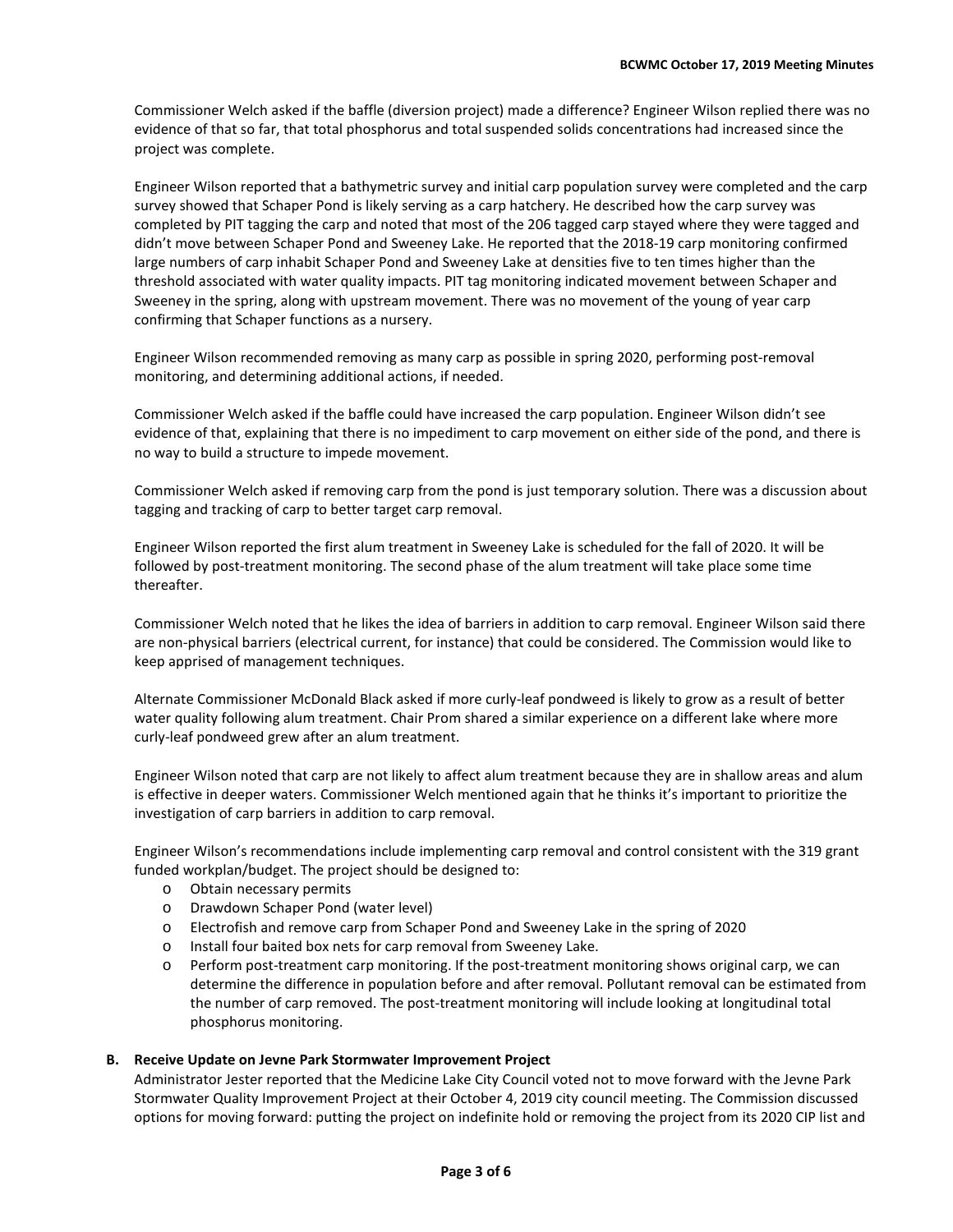reallocating those 2020 levy funds to a different project. Administrator Jester noted she had discussed the situation with Hennepin County staff and that the timing was such that if the Commission decided to remove the project from the 2020 list right now, the \$500,000 that was allocated to the Jevne Project could be allocated to a different project on the 2020 list before the County Board approves the final 2020 list of projects and levy. She noted that either way, the Commission can and should keep the final levy at its current level – it's just a matter of which projects are officially on the list.

Commissioner Carlson explained that the city council meeting was confusing, at times hard to distinguish fiction from fact, and that there was a brand-new city council member in attendance, and another city council member who may have supported the project was absent. He noted the city had selected Wenck Associates to design the project and that their quote was \$27,000 less than estimated in the feasibility study. He requested that the Commission not remove the project from the 2020 list right now in order to have more time to make sure all facts are presented to the city council.

Chair Prom noted that the Medicine Lake City Council still had not agreed to the language in the draft agreement between the City and the Commission.

## **MOTION:** Alternate Commissioner Crough moved to table discussion of the Jevne Park Stormwater Improvement Project regarding its placement on or off of the 2020 CIP list. Commissioner Fruen seconded the motion.

Discussion: The Commission discussed how approval of the motion would result in giving the city more time to discuss the project by ending discussion of the project at this meeting. Administrator Jester provided a recap of the implications of removing the project from the 2020 CIP list and noted it would not mean a different project that currently is not on the 2020 list would get added. Commissioner Harwell indicated that it doesn't feel like the right time to totally remove the project from the list. Commissioner Welch noted that there are a long list of good projects. Chair Prom noted he wasn't comfortable with this project due to possible construction impacts on the road or adjacent properties.

**VOTE**: Upon a roll call vote, the motion carried 6-2, the cities of Crystal, Golden Valley, Medicine Lake, Minnetonka, New Hope, and St. Louis Park voting in favor of the motion; the cities of Minneapolis and Plymouth voting against the motion; and the City of Robbinsdale absent from the vote.

#### **C. Receive Update on Rice Ponds/Sochaki Park Subwatershed Assessment**

Administrator Jester reminded the Commission about a meeting with residents near South Rice Pond about their frustration with the poor water quality in the ponds (including North Rice Pond and Grimes Pond). She noted that Three Rivers Park District (TRPD) is committed to improving Sochacki Park and assessing the ponds. Also, the Sochacki Park Joint Powers Agreement (JPA) group that includes Golden Valley, Robbinsdale, and TRPD recently approved a resolution to create and develop a water resources plan for the ponds. She reported that she and Commission Engineer Chandler recently met with TRPD staff to discuss the scope of the project. Engineer Chandler added that Grimes Pond is outside of the park, but will be included in some of the monitoring and subwatershed analysis.

Administrator Jester informed the Commission about the subwatershed assessment and explained there might be a future request for funding or technical support from the Commission to perform the assessment.

#### **D. Receive Additional Information on Status of Main Stem Erosion Repair Project**

Administrator Jester noted that at the September meeting, the city of Minneapolis provided an update and memo on new developments and constraints related to this project. At that meeting, the Commission requested additional information about the implications of these changes. Answers to those questions are included in the memo in the meeting packet. TAC member Shahram Missaghi, Minneapolis, was there to answer questions, but there were none.

#### **E. Appoint Delegates to Minnesota Association of Watershed Districts (MAWD)**

Administrator Jester reported that according to the MAWD bylaws, the Commission should appoint two delegates to attend the MAWD conference and may also appoint alternate delegates. The delegates (or alternates in the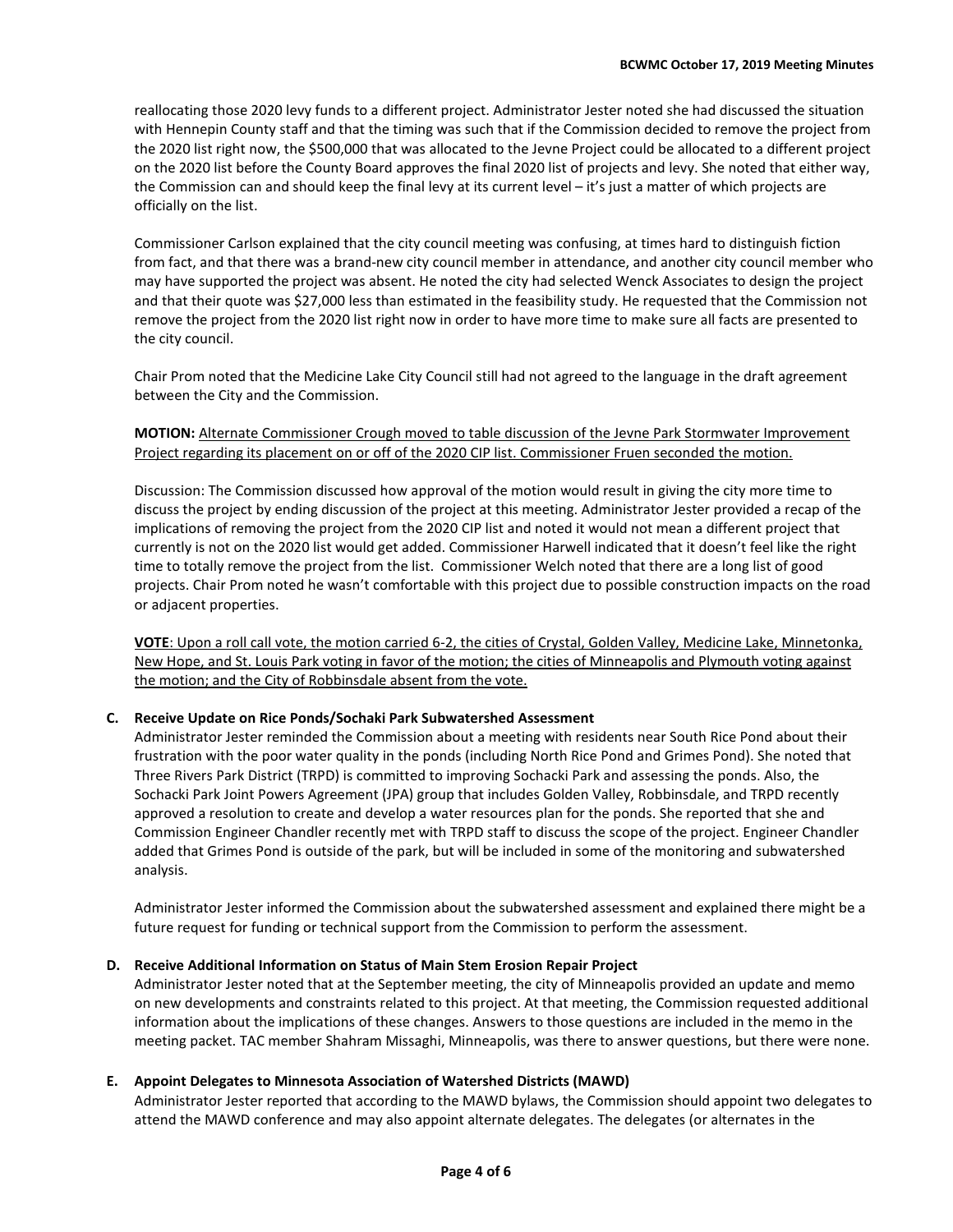delegates' absence) would represent the Commission at MAWD meetings and would cast votes on resolutions and other business. She noted that ideally, the delegates would attend MAWD's annual meeting in Alexandria December 5 – 7 (or at least the business meeting and regional caucus on December 6).

**MOTION:** Chair Prom moved to appoint Michael Welch as one delegate. Commissioner Fruen seconded the motion. Upon a vote, the motion carried 8-0, with the City of Robbinsdale absent from the vote.

**MOTION:** Commissioner Welch moved to appoint Jim Prom as a second delegate. Commissioner Fruen seconded the motion. Upon a vote, the motion carried 8-0, with the City of Robbinsdale absent from the vote.

**MOTION:** Chair Prom moved to appoint Stacy Harwell as the alternate delegate. Commissioner Welch seconded the motion. Upon a vote, the motion carried 8-0, with the City of Robbinsdale absent from the vote.

## **6. COMMUNICATIONS**

#### A. **Administrator's Report**

- i. Reminder: WEDNESDAY November 20 Commission Meeting
- ii. Administrator Jester noted there was progress regarding the manufactured treatment devices (MTD) with MPCA responding to the Commission's letter from July and asking clarifying questions (to which the Commission and partnering watersheds responded) and requested a meeting with watersheds.

## B. **Chair**

i. Nothing to report

## C. **Commissioners**

- i. Report on Golden Valley Sustainability Fair—TAC member Susan Wiese noted it was cold and wet and that she and Commissioner Harwell were present and talked with a few folks.
- ii. Commissioner Harwell noted she attended a session on effective signage and how to develop educational signage at the Water Resources Conference. She will share the presentation with the Commission.
- iii. Alternate Commissioner McDonald Black noted she met the executive director of BOMA, Kevin Lewis. She shared that this would be a great organization to partner with, particularly on chloride reduction.
- iv. Commissioner Welch talked about the watershed "reform" group that is organizing and meeting. He noted it is a nonprofit comprised of a small group of people who have proposed legislation with unreasonable restraints on water resource protection agencies.
- v. Commissioner Carlson asked Ben Scharenbroich about the Medicine Lake dam survey. The survey results will be included in the Flood Control Inspection report to the Commission.

#### D. **TAC Members**

i. Report on 10/4 TAC Meeting. TAC chair, Mark Ray, noted the TAC discussed the current monitoring program, brainstormed goals for the program, and prioritized those goals.

#### E. **Education Consultant**

i. Update on Chloride Education Activities. Education Consultant, Dawn Pape, gave a presentation. She explained that the MPCA wants the Commission to concentrate efforts on educating residents, rather than contract applicators. She outlined the audiences, objectives, messages, strategies and timeline. She also walked through potential partners and showed rough drafts of the hand-outs and saltsmart.info website. Ms. Pape explained that websites are efficient ways to link to information through social media, etc. While the MPCA's website is comprehensive, it is not geared for our audiences and is difficult to link to.

Commissioner Harwell thought was a great idea to catch people doing good practices, but wondered if store managers needed to attend trainings. Ms. Pape replied that attending trainings will always be encouraged, but the basic best practices are simple to summarize and implement without trainings. Harwell suggested to add that salt "permanently" pollutes to the handout.

#### F. **Legal Counsel**

i. Nothing to report.